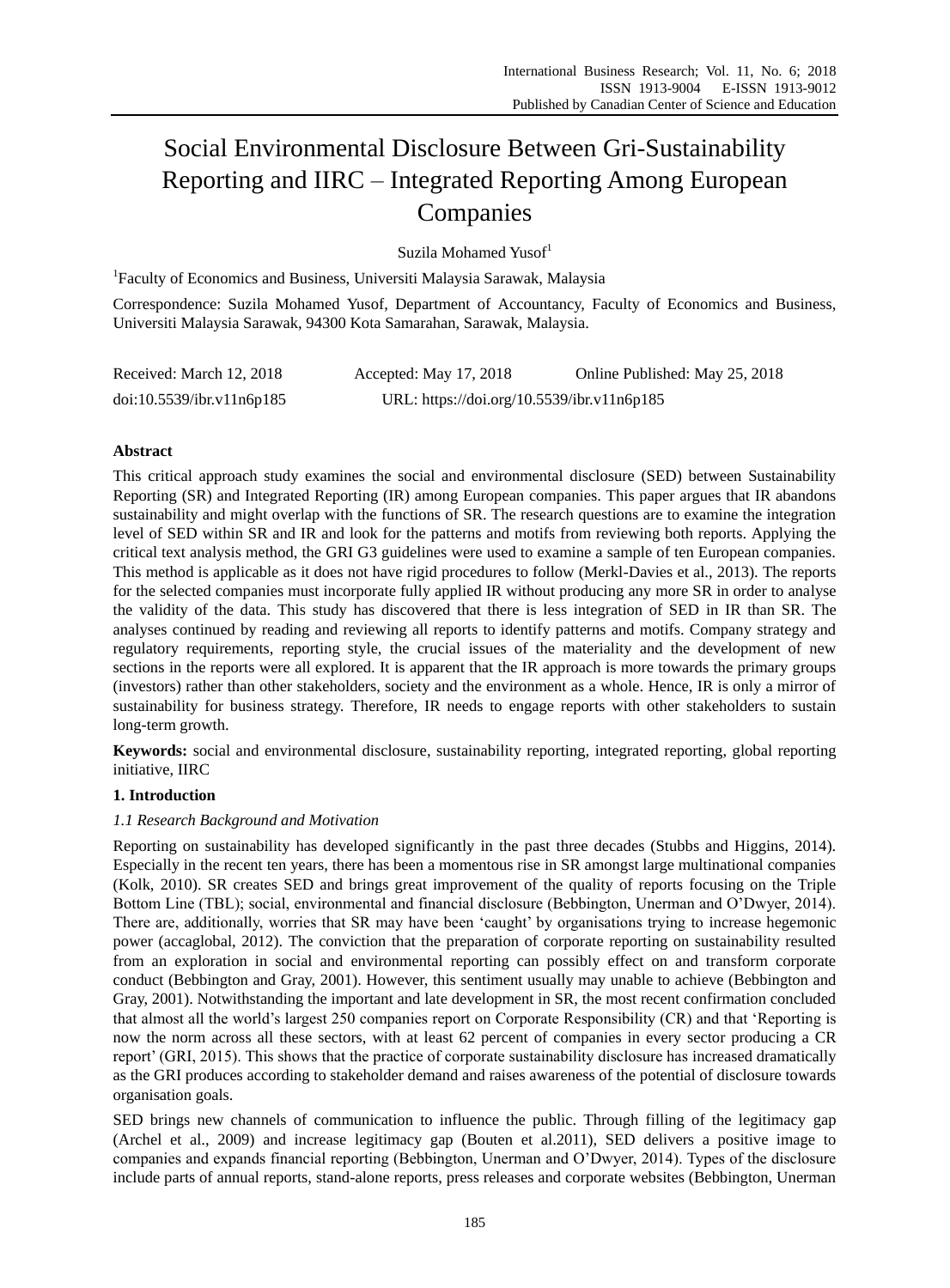and O'Dwyer, 2014). Companies attempt to convince society that they have stakeholders' interest at heart and that they share common goals by using SED in social and environmental reporting as legitimising mechanism of companies to its stakeholders (Deegan et al., 2000; Deegan, 2002, 2007; and Mathews, 2004).

Development of SED has been influenced by the arrival of IR in 2010. IR contains about organization's plan, governance, performance and prospects in a brief delivery report, for its external environment through the value creation for short, medium and long-term (IIRC, 2013). IR merges SED and financial reports in a single report (de Villiers et al, 2014).

## **2. Literature Review**

## *2.1 Social Environmental Disclosures (SED)*

SED practices are intended to legitimise business organisations and develop strategies of legitimating (Archel et al., 2009). The existence of SED is explained by the emergence of legitimacy theory (LT) on the interaction between social value and acceptable behaviour of organisations (Dowling and Pfeffer, 1975). LT is defined by de Aguiar and Bebbington (2014) as a strategic way for an organisation to disclose good news and convince stakeholders to repair damaged legitimacy using certain legitimacy strategies. For example, SED has been used as a legitimating purpose in the CEO statements of SR. Despite expanding the standardisation of SR, the statements pinpoint management impression rather than accountability (Barkemeyer et al., 2014). The degree to which corporate SR serves as a reasonable representation of corporate sustainability-related performance involves drawing a similarity with financial reporting (Barkemeyer et al., 2014). Patten (2014) suggests that, in order to make SED a corporate legitimacy, it should become a tool of the public interest in the form of stand-alone reports rather than mandatory reports.

SED helps to manipulate social perceptions of environmental aspects by showing consistent beliefs and contributions (de Aguiar and Bebbington, 2014). However, according to Patten (2014), the practices of SED do not form the main agenda for obtaining high profit levels, as SED is more concerned with nurturing the image of environmental concern rather than catering for environmental actions. Additionally, environmental reporting has been developed to 'thicken the veil' (Patten, 2014, p. 201), covering environmental impact rather than transparency for the public interest.

According to the findings of Lu and Abeysekera (2014, p. 426), corporate SED has positive connections with firm size, profitability and industry classification. As suggested by numerous studies, other factors considered to be determinants of SED are organisational practice, participation among the pressure groups and media profile (Gray et al., 2001).

## *2.2 GRI Guidelines*

Of all the standards that are available, the GRI guidelines are the most influential guidelines adopted by various organisations in preparing SR (Gomes et al., 2015), aiming to establish a generally accepted framework (Bebbington et al., 2014). The GRI guidelines target on the TBL by analysing information that is applicable and material to organisations for stakeholder's interest (GRI, 2013). The analysis finds that 78 percent of the best 100 organizations within 41 nations and 82 percent of the highest ranking within 250 organizations from the Global Fortune 500 use these guidelines (Gomes et al., 2015).

GRI was established in 1997 and the guidelines have been formally published since 2000 by the Coalition for Environmentally Responsible Economies (CERES) and the United Nations Environmental Programme (UNEP) (Isaksson and Steimle, 2009). The significant operator embedded within GRI guidelines enhances the quality of SR (Kolk and Perego, 2010; Perego and Kolk, 2012) and engaging most stakeholders, including the community and environment (Gray et al., 2014).

## *2.3 Sustainability Reporting (SR)*

SR focuses on much wider attention and is intended to inform several different groups of stakeholders (Busco et al., 2013). As pointed out above, this challenges the usefulness of SR and stresses the role of materiality as to prioritize the needs of all stakeholders. SR is voluntary, with the exception of some countries, and exists in the context of a continuingly evolving situation (Busco et al., 2013). As with most widely employed standards for disclosure, the scope of SR goes beyond the legal entity and the assurance level is low, in the sense that non-financial information is more challenging to assure compared to financial information (Busco et al., 2013).

Lodhia (2014) has highlighted that SR is a new strand of accounting and a relatively new phenomenon which recognises social and environmental issues as critical and needs to be communicated effectively to stakeholders. The benchmark to measure a sustainable society can be divided into 'strong' and 'weak' criteria (Monfreda et al.,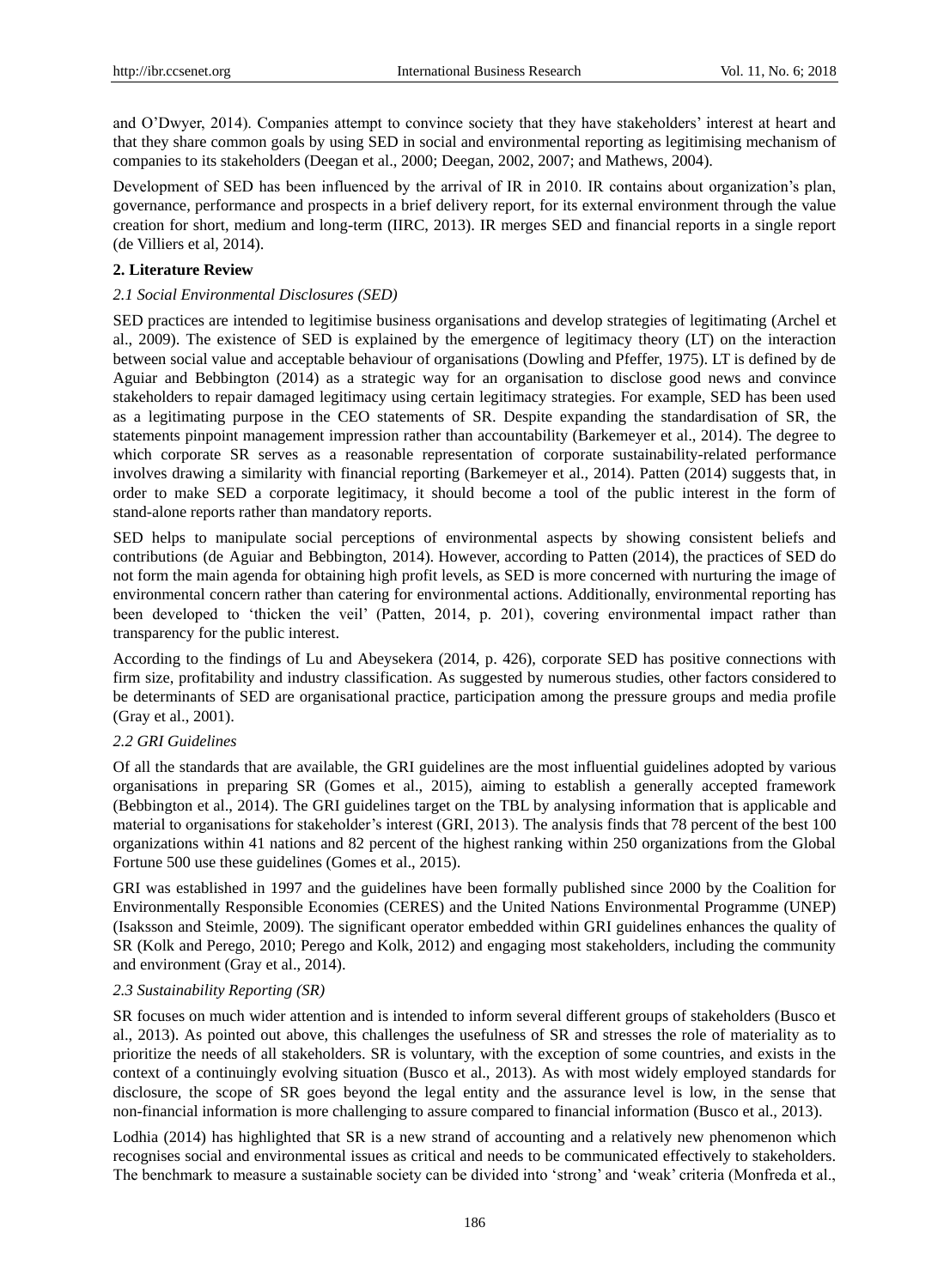2004). Strong sustainability assumes that natural capital irreplaceable and essential for example air and water; whilst weak sustainability builds when assets total is preserved within the human well-being (Monfreda et al., 2004). In terms of natural capital, it is very difficult to maintain rather than weak sustainability as when environmental and ecological services being destroyed, technology may be capable of restoring it (Monfreda et al., 2004).

Strong sustainability can be related with the environmental impacts. The analysis of the banks past reports by Lodhia (2014) indicates that it defines its environmental risks as both direct and indirect (Lodhia, 2014). Direct environmental risks include the usage of the natural resource, emissions and waste generation, whilst indirect environmental risks occur through the financial products and services offered, suppliers and partnerships (Lodhia, 2014).

## *2.4 Integrated Reporting (IR)*

The existence of IIRC in developing practice and policy within IR has been recognised globally (De Villers et al., 2013). However, IIRC was not the pioneer in this area as IR's guidelines have been introduced in South Africa when IIRC not yet existed(Cheng et al., 2014). IIRC introduces a pilot program that monitors the implementation of IR whereby the early implementation exists during the period between 2009 to 2012 (Ioana & Adriana, 2013). The pilot program offers to companies to demonstrate global leadership in the field of corporate reporting (unepfi.org). It involves companies as well as investors with the support of IIRC and peer group feedback from other participants (unepfi.org). The intention of the pilot program is to develop a new global standard in IR and aims to demonstrate the connection between organization's plan, financial achievement, governance, social, environmental and economic matter(unepfi.org).IR objectives to furnish a concise report that demonstrates an organisation's social, environmental and economic actions, risks, outcomes and opportunities to reflect the integration of an organisation in terms of measurement and management (de Villiers et al., 2014).

## *2.5 Differences between SR and IR*

The difference between SR and IR can be distinguished by the capital terms. As for IR, the IIRC states that only capitals that are important and relevant to the organizations to be classified as capitals (IIRC, 2013), thus allowing for a fix application of the framework. However, Busco et al (2013) argue that IR is not able to measure the stocks for the six capitals and their variations (flows). For some capitals, IR only measures some specific aspects, employing such indicators as a proxy for the whole capital (Busco et al., 2013). Clearly, outcomes are much more difficult to measure; this may be a further evolution and one of the main challenges IR will have to face (Busco et al., 2013). While IR takes into account the measurement (in terms of stock and flow) of capitals, which have clear similarities with balance sheets and income statements respectively, SRs report on the impacts of company activities (Busco et al., 2013). Conversely, SRs, the approach of natural capital (Monfreda et al., 2004) is significant in the reports concerning the environment impacts either direct or indirect impacts (Lodhia, 2014).

| <b>Components</b>         | <b>Sustainability Reporting (SR)</b>                                                                                                                            | <b>Integrated Reporting (IR)</b>                                    |
|---------------------------|-----------------------------------------------------------------------------------------------------------------------------------------------------------------|---------------------------------------------------------------------|
| <b>Primary Audience</b>   | <b>Stakeholders</b>                                                                                                                                             | <b>Shareholders</b>                                                 |
| <b>Main Focus</b>         | Measuring impacts (value protection) – Long - Term                                                                                                              | Value Creation -short, medium                                       |
|                           |                                                                                                                                                                 | and long-term                                                       |
| <b>Perspectives</b>       | Backward -Looking                                                                                                                                               | Forward Looking                                                     |
| Capitals                  | Natural Capital                                                                                                                                                 | <b>Multiple Capitals</b>                                            |
| <b>Material Principle</b> | Aspects that should be covered:                                                                                                                                 | Organisations capability to create                                  |
|                           | Organisation significant impacts: social,<br>environmental and economic or<br>Control elements for decision-making and<br>$\bullet$<br>stakeholders' assessment | value by changing the assessments<br>of financial capital providers |

#### Table 1. Comparison between SR and IR

## **3. Research Methodology**

## *3.1 Method Selection*

This study adopts a primarily interpretative or critical approach to analyse the content of SR and, immediately, the introduction of IR. In this approach, there are three forms of textual analysis to be distirenguished (Merkl-Davies et al., 2011), starting with the scientific analysis involved in the positivist search methodological approach; for example, calculating sentences, words, coding and paragraphs and moving to 'interpretative text analysis' and 'critical text analysis' (Merkl-Davies et al., 2011). As both Global Reporting (GRI) – SR and IIRC – IR represent significant SED, this study compares the results from conducting critical text analysis and measuring the extent of reporting. Specifically, as critical text analysis approach does not adopt positive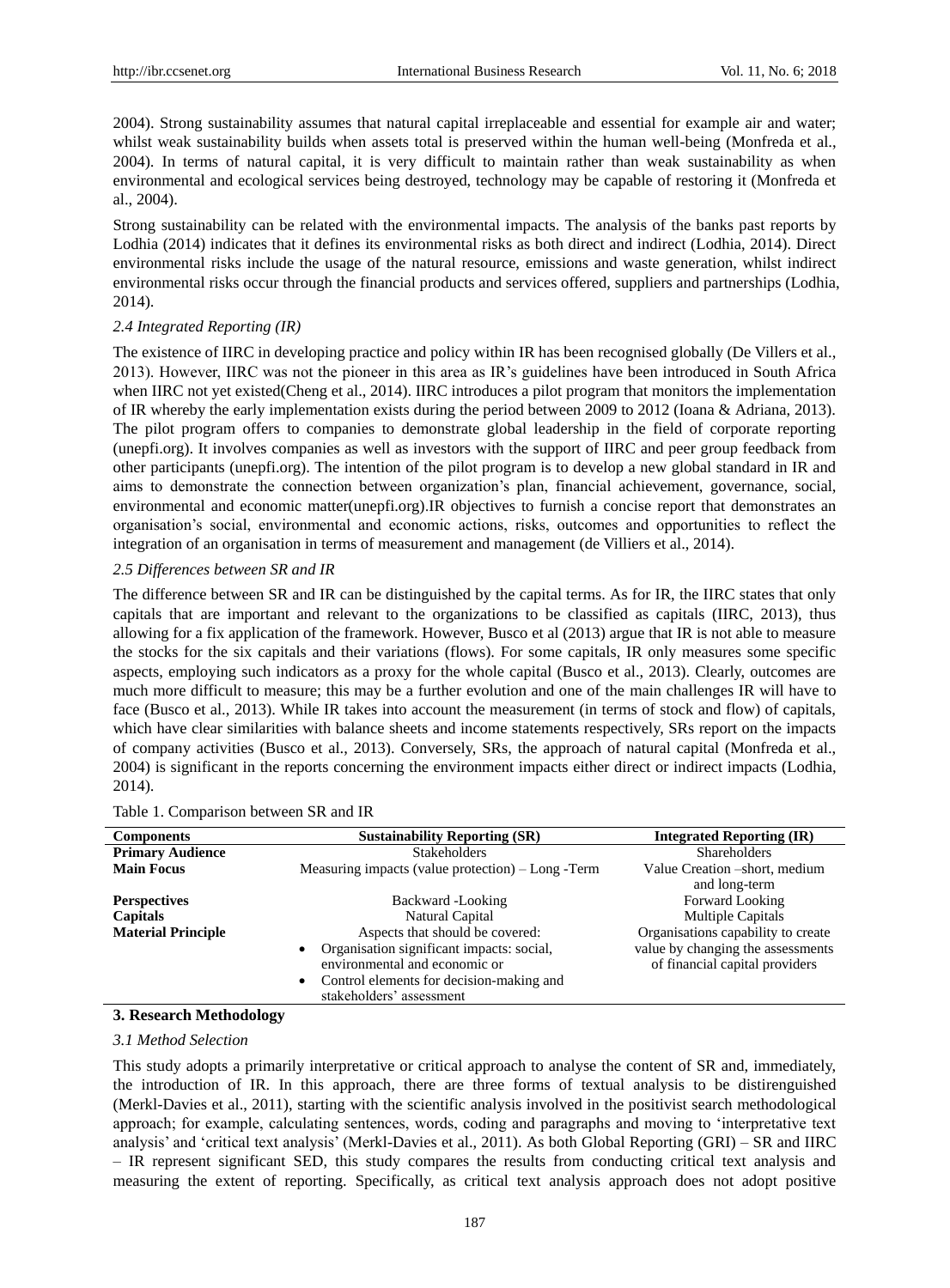scientific research, it does not abide by fix arrangement of procedures (Merkl-Davies et al., 2011).

*3.2 Research Questions and Design* 

This study aims to answer the research questions as below:

*Research Question 1:* How does the measurement of integration of SED, moving from SR to IR?

*Research Question 2:* What are the patterns and motifs that exist in the introduction of IR compared to SR?

Both research questions will involve two aspects of research. First, this study aims to measure the integration level of SED between SR and IR. Second, the study discusses the patterns and motifs in the process of reviewing all both reports pertaining to social and environmental consideration.

The following factors contribute to this: the gathering of data from small samples is applicable as generalisation in order to show the population (Fairclough, 2003). In order to respond to the purpose of the study, small samples can be analysed to find distinctive research perspectives (Fairclough 2003). Moreover, the demand of quasi-scientific codings is not applicable in social constructivist to textual analysis (Merkl-Davies et al., 2011). However, the analysis depends on the researcher itself on the measurement approach (Merkl-Davies et al., 2011).

Analysis of SR and IR is undertaken by deep reading and reviewing the reports of ten selected companies, interpretatively taking out elements of social and environmental information. The content of SED in the reports was analysed using a simple measurement.

The first measurement was of the integration level of SED between SR and IR. Instead of measuring using simple calculation, it highlights the development of SED in reports and checkups the spread/scope of SED throughout the reports. The process of measurement is being executed by considering the sections of each report that reported on social and environmental information, for example, the chairman's statement, risk management, corporate governance review and business review. This process is being done to escape positivist counting of 'mentions' or sentences or paragraphs. However, it generates an image of analysis by an adequate link between the social and environmental information and therefore, integration between them can be effectively recognised. This measurement adopts the GRI G3 guidelines as indicators to evaluate the results. In the analysis, measurement of SED is being done when the positive relationship occurred between the total number of elements and the integration level. When the total number of elements is increasing, it shows that the integration level is also the same. Eventually, using the approach undertaken in the analysis, several measurements have been calculated as follows:

- Accumulation difference overtime (ADOT) measures the total change (expand/diminish) in the number of sections in the reports reviewed where each element of social and environmental information appears.
- Proportion of positive difference of a number of sections measures the proportion of elements in each category (social and environmental) that are reported in an increased number of sections over the period.
- Proportion of positive and no difference of a number of sections measure the proportion of elements in each category (social and environmental) that are reported in an increased and no change in number of sections over the period.

Subsequently, in order to draw out a range of patterns and motifs, methods of interpretative and critical textual analyses of the report are beneficial. These patterns and motifs develop through the interpretative analysis by deep reading and reviewing all the reports. Through the deep reading and reviewing, the analysis detected any changes of image, figures and information as it became integrated.

## *3.3 Sample Selection*

Ten samples of ten companies are relevant in this research, representing high social and environmental impact. As this research focuses on European companies, these selected companies have been chosen with the condition that the companies must have fully implemented IR without producing any more SR. Although most European companies have established sustainability in their businesses, the analysis undertaken by the IIRC (integratedreporting.org) indicates that only ten percent of companies have disclosed non-financial information in their reports. This shows that there is still a lack of reporting disclosures engaging in the reports.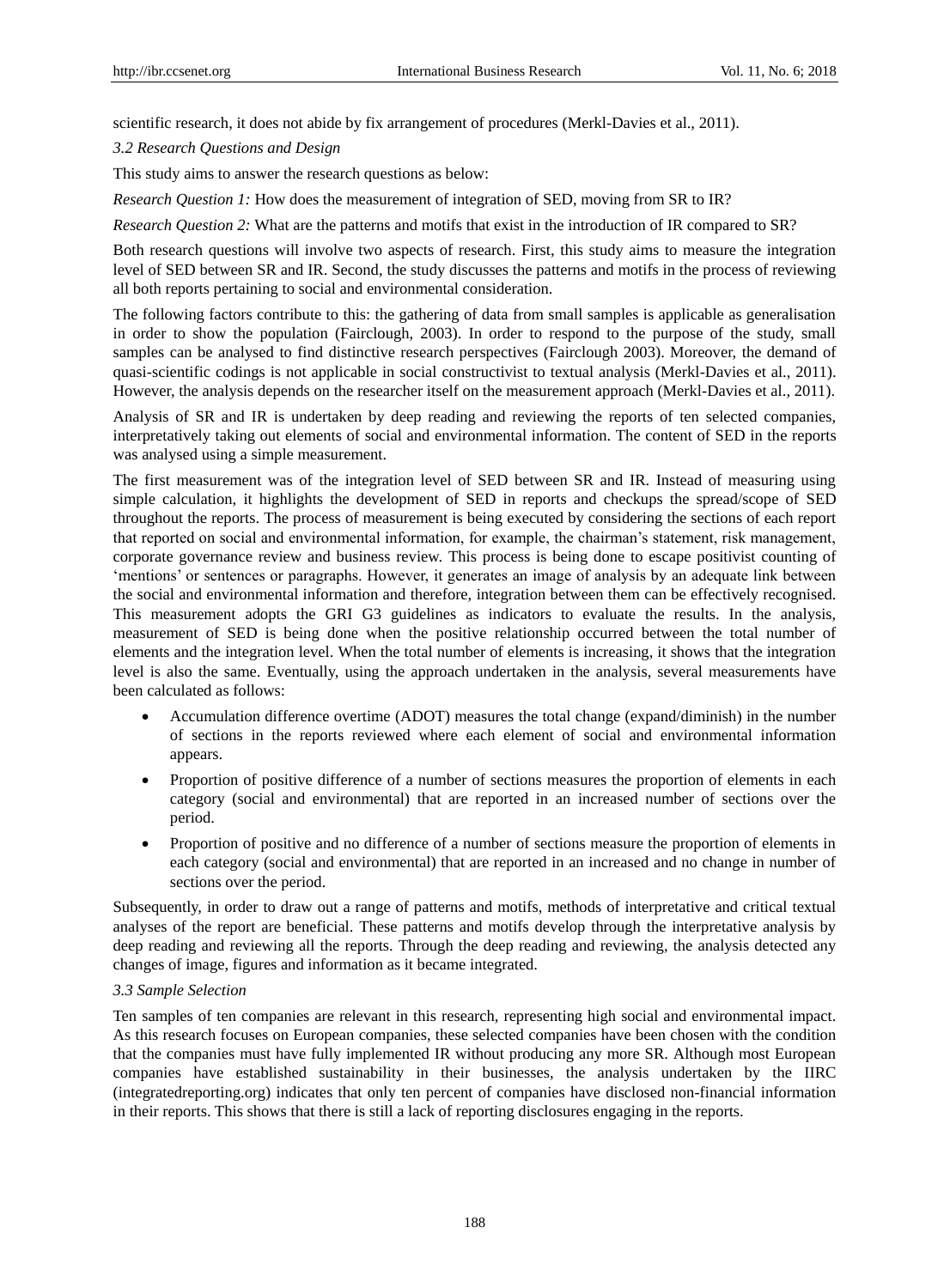| Company                   | Industry                     | Year of SR | Year of IR |
|---------------------------|------------------------------|------------|------------|
| Deutsche Borse Group      | <b>Construction Services</b> | 2011       | 2012       |
| <b>ENBW</b>               | <b>Electricity Energy</b>    | 2011       | 2012       |
| Grupa Lotos, Poland       | Oil and Gas                  | 2008       | 2009       |
| Indra Spain               | Telecommunication            | 2007       | 2008       |
| Melia Hotel International | Tourism                      | 2012       | 2013       |
| Munich Airport            | Transportation               | 2009       | 2010       |
| Novo Nordisk, Denmark     | Healthcare                   | 2003       | 2004       |
| Royal BAM Group           | <b>Construction Services</b> | 2013       | 2014       |
| Royal DSM                 | Life and material sciences   | 2009       | 2010       |
| Uralsib                   | <b>Financial Services</b>    | 2010       | 2011       |

#### Table 2. Summary of Samples of the Companies

## **4. Results and Analysis**

## *4.1 Measuring the Integration Level*

## 4.1.1 Interpretation of Findings: Measuring the Integration Level

Table 3 concludes the total ADOT score for each company in terms of social and environmental aspects, including the proportion positive difference and the proportion positive and no difference in the social and environment sections. In terms of the ADOT of the social aspect, this has shown that only three of ten companies increased disclosure in IR. Most of the companies disclosed around 70 percent fewer elements of social aspect in IR. On the other hand, ADOT for the environmental aspect showed that only four companies increased their environmental disclosure and only one company had no change in environmental disclosure. A justification for the lower score is because most companies have just introduced IR as new reporting and are still trying to adopt IR. Furthermore, the reports were combined with financial information and therefore, companies tried to balance between financial and sustainability/non-financial information.

In addition, the table shows that the proportion of the positive difference in social elements ranges from 0 percent to 48 percent. The justification of these results presents that companies responded to social issues for more than half of the report content instead of limiting the reporting to financial information. However, the social content represents minor parts of the report instead of other elements such as risk and governance, financial and business scopes. In the aspect of environmental information, the measures range from 0 percent to 43 percent of elements, showing a positive difference in the number of sections where they are presented. This scenario is similar to social elements as the range incurred is almost the same. The percentage shows that fewer environmental elements are reported and disclosed in IR. It seems that companies focused on other sections during the integration as more information needs to be disclosed in one particular report. This study also shows the percentage of elements in the number of sections for positive and no difference, where the interpretation further indicates the deficiency of negative change: in very few scenarios, SED were disclosed in fewer sections as IR has been introduced.

Based on the analyses undertaken, a few patterns and motifs arose: company strategy and regulatory requirements, reporting style, the crucial issues of materiality and the development of new sections in the reports.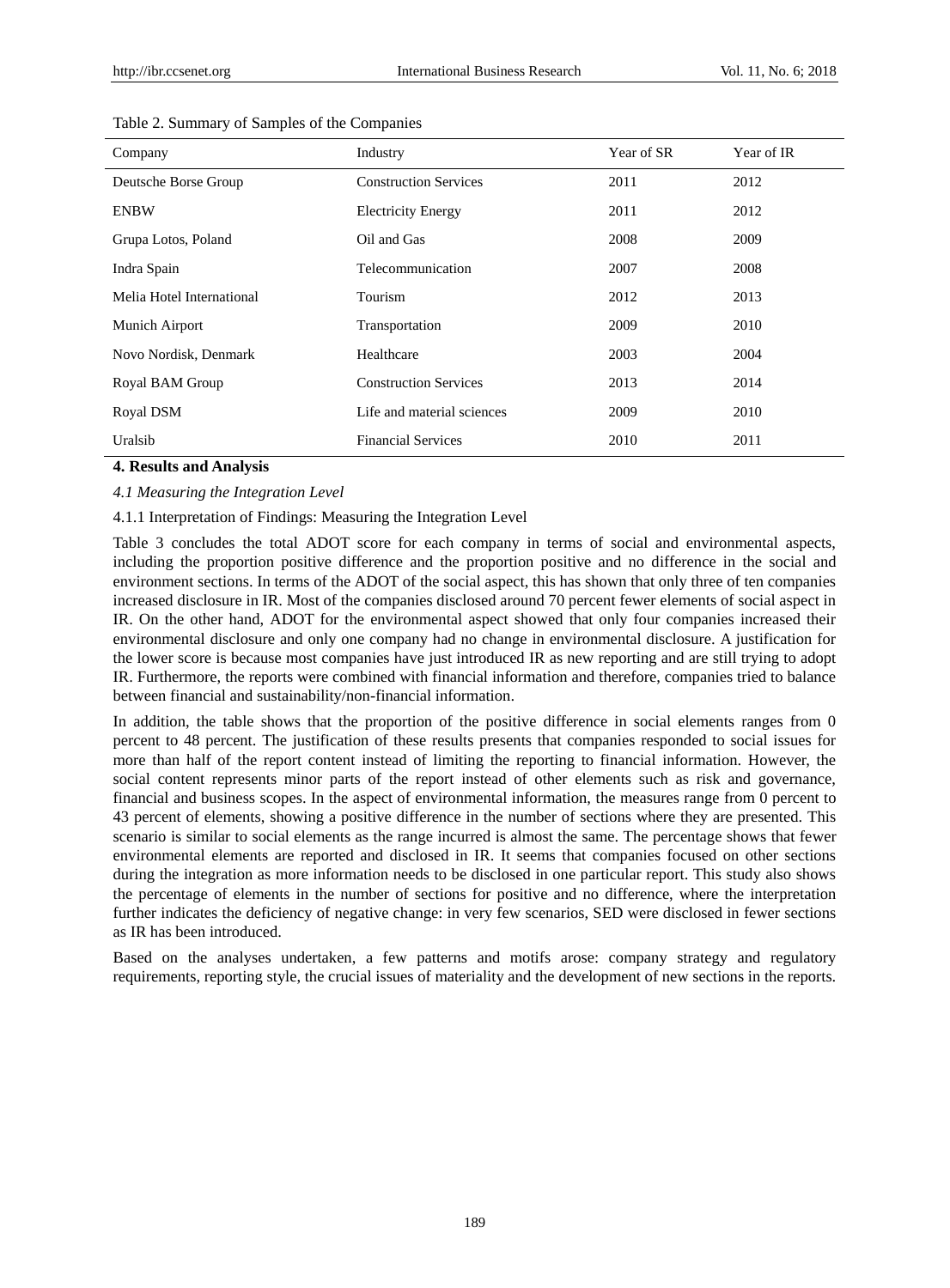| Company                                | <b>Type of Industry</b>             |                                                                  | <b>Social Aspect</b> | <b>Environment</b> |
|----------------------------------------|-------------------------------------|------------------------------------------------------------------|----------------------|--------------------|
|                                        |                                     |                                                                  |                      | Aspect             |
| <b>Deutsche Borse Group</b>            | <b>Construction Services</b>        | <b>Total ADOT</b>                                                | $+18$                | $\overline{0}$     |
|                                        |                                     | Proportion of positive difference<br>in number of section        | 48%                  | 40%                |
|                                        |                                     | Proportion of positive and no<br>difference in number of section | 88%                  | 77%                |
| <b>ENBW</b>                            | <b>Electricity Energy</b>           | <b>Total ADOT</b>                                                | $-20$                | $-22$              |
|                                        |                                     | Proportion of positive difference<br>in number of section        | 10%                  | 0%                 |
|                                        |                                     | Proportion of positive and no<br>difference in number of section | 65%                  | 50%                |
| <b>GrupaLotos</b>                      | Oil and Gas                         | <b>Total ADOT</b>                                                | -11                  | $-1$               |
|                                        |                                     | Proportion of positive difference<br>in number of section        | 0%                   | 3%                 |
|                                        |                                     | Proportion of positive and no<br>difference in number of section | 73%                  | 93%                |
| Indra                                  | Telecommunications                  | <b>Total ADOT</b>                                                | -7                   | $-14$              |
|                                        |                                     | Proportion of positive difference<br>in number of section        | 18%                  | 30%                |
|                                        |                                     | Proportion of positive and no<br>difference in number of section | 85%                  | 87%                |
| Melia<br>Hotel<br><b>International</b> | Tourism                             | <b>Total ADOT</b>                                                | $-25$                | $-17$              |
|                                        |                                     | Proportion of positive difference<br>in number of section        | 5%                   | 20%                |
|                                        |                                     | Proportion of positive and no<br>difference in number of section | 60%                  | 47%                |
| Munich Airport                         | Transportation                      | <b>Total ADOT</b>                                                | $+6$                 | $+14$              |
|                                        |                                     | Proportion of positive difference<br>in number of section        | 43%                  | 23%                |
|                                        |                                     | Proportion of positive and no<br>difference in number of section | 78%                  | 77%                |
| <b>Novo Nordisk</b>                    | Healthcare                          | <b>Total ADOT</b>                                                | $-1$                 | $+2$               |
|                                        |                                     | Proportion of positive difference<br>in number of section        | 10%                  | 10%                |
|                                        |                                     | Proportion of positive and no<br>difference in number of section | 70%                  | 97%                |
| <b>Royal BAM</b>                       | <b>Construction Services</b>        | <b>Total ADOT</b>                                                | $+1$                 | $+36$              |
|                                        |                                     | Proportion of positive difference<br>in number of section        | 13%                  | 43%                |
|                                        |                                     | Proportion of positive and no<br>difference in number of section | 80%                  | 100%               |
| <b>Royal DSM</b>                       | Life<br>Material<br>and<br>Sciences | <b>Total ADOT</b>                                                | $-9$                 | $+2$               |
|                                        |                                     | Proportion of positive difference<br>in number of section        | 10%                  | 23%                |
|                                        |                                     | Proportion of positive and no<br>difference in number of section | 50%                  | 87%                |
| <b>Uralsib</b>                         | <b>Financial Services</b>           | <b>Total ADOT</b>                                                | $-28$                | $-11$              |
|                                        |                                     | Proportion of positive difference<br>in number of section        | 0%                   | 0%                 |
|                                        |                                     | Proportion of positive and no<br>difference in number of section | 58 %                 | 63%                |

#### Table 3. Summary of the sample companies measuring the integration level

*4.2 Company Strategy and Regulatory Requirements* 

The process of deep reading and reviewing all the reports showed that reporting for the scope of social and environmental issues is driven predominantly by company strategy and regulatory requirements. These results corroborate the ideas of Bouten et al. (2009) and Archel et al. (2009), who suggested that SED increases legitimacy and regulation intervention. This can be seen in the analysis, undertaken in line with CSR (corporate social responsibility) and company strategy (Grupa Lotos Group).

In terms of company strategy, for example in Deutsche Borse Group, the implementation of integrated reporting is driven by company strategy. The following CEO letter (Deutsche, 2012, p. 14) states that:

*We are supporting a large number of initiatives to promote sustainability: We place particularly high value on*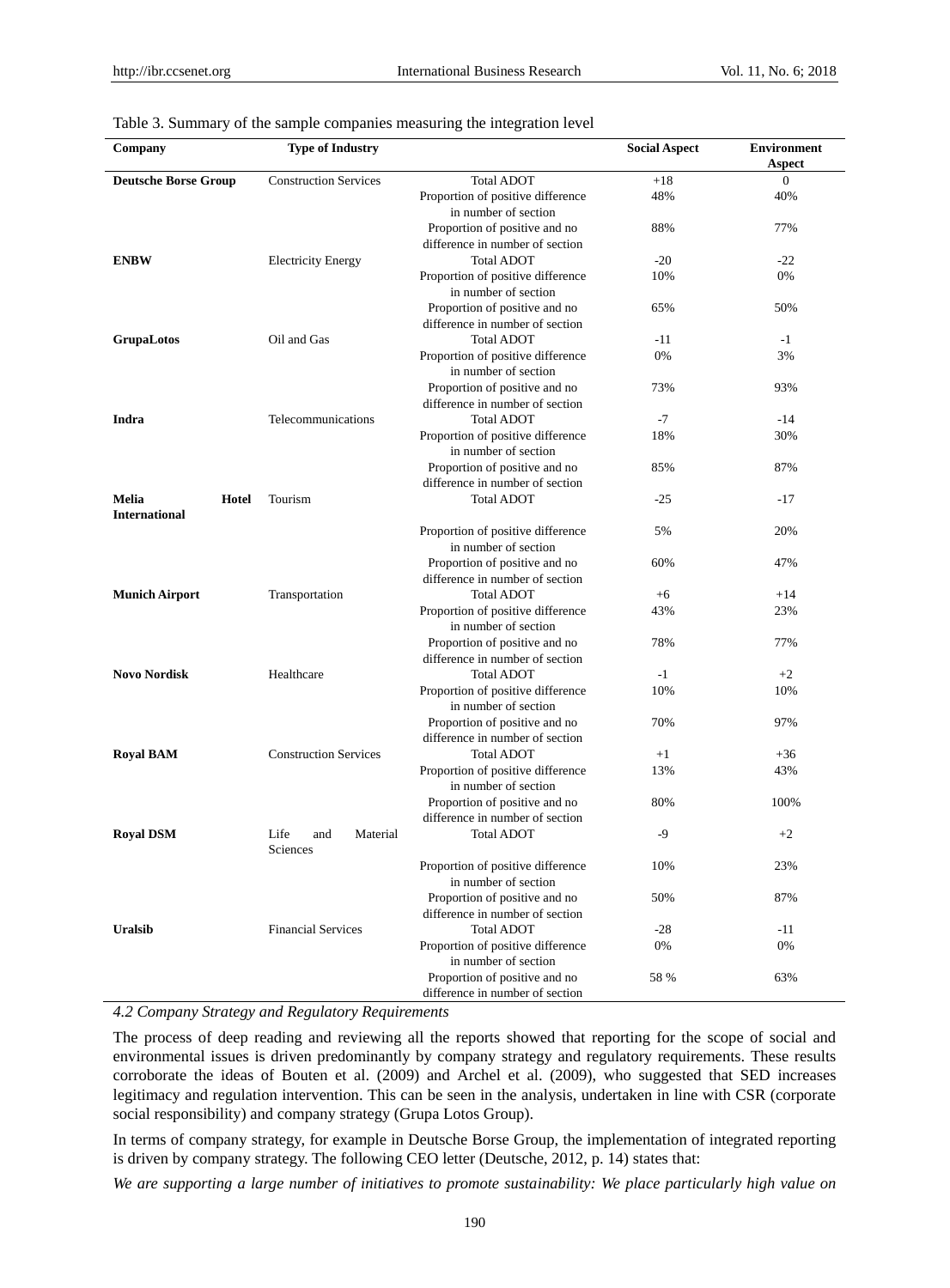*our membership of the United Nations Global Compact and the implementation of its principles regarding human rights, labour, the environment and anti-corruption. After focusing strongly on our own sustainability performance and reporting in the past, which was again rewarded by our inclusion in key sustainability indices in 2012, we are now turning our attention to fostering transparency for holistic investment strategies on the global capital markets.* 

However, as most companies move on to IR, the application of the GRI guidelines is still applicable in the report. Some companies literally acknowledged the adoption of the GRI guidelines or other guidelines such as the TBL Indicator or the Accountability Standard AA1000. For example, Novo Nordisk's IR year 2004 states on page 58 that:

*Novo Nordisk reports – and has done so since 2002 – in accordance with The Global Reporting Initiative's (GRI's) 2002 Sustainability Reporting Guidelines. The Guidelines require reporting in accordance with 11 principles and against a list of 97 sustainability performance indicators, of which 50 are core indicators that must be reported on. On the website is a GRI index with an overview of the full 'in accordance' reporting.* 

This is also similar to the case of Melia Hotel, when their first IR was introduced:

*'This first Integrated Report on Meliá Hotel International is intended to comply with the core idea of the most innovative international standards: to report on the relevant information for the stakeholder groups'* (Melia Hotel, p. 11).

Interestingly, in the case of Novo Nordisk, business strategy for the short and long-term looks forward to the diabetes care programme. Most topics in Novo Nordisk reported the issues of diabetes in terms of prospects and interviews with diabetes patients. The result of this report is similar to the case of Islam and Deegan (2010), which mentions that topics that received greater amounts of negative media coverage affect the corporation but that reaction involved provision of positive disclosure on the topics. Although both results are different in terms of topics, the greater coverage of Novo Nordisk had a significant impact on the readers of the report, encouraging them to be aware of the importance of curing diabetes patients.

## *4.3 Reporting Style*

For Royal DSM, the use of images for IR brings a new scope of SED (Royal DSM, 2010 pp. 16–27). This result can be justified by the fact that images explain people, community, health and environment, showing that stakeholders create value for companies, aligning with the purpose of IR. A previous study undertaken by Duff (2011) on evaluating images observed inconsistent results on whether images are portrayed as producing value for clients and society. The analysis done by Duff (2011) classifies the insufficiency of gender and race in the annual reviews. Duff (2011) finds that the job functions and locations represented inequality and stereotyping even though the annual reviews show the firm's build value for its clients and society. These findings may help to understand that images give significant indicators to the readers on how well the companies are doing at being transparent to their stakeholders.

In the case of Munich Airport's IR, the reporting style moves to IR, not only integrated for the focus of corporate strategy and for diverse business. However, this combined report focuses on the expansion of the airport's infrastructure and efforts to protect the environment, fights against climate change, advance and retain employees and engage with local communities and the wider encompassing region.

## *4.4 The Crucial Issues of the Materiality*

Materiality issues are the main concern for organisations to disclose in IR. This can be seen in the IR of Melia Hotel, as stated on page 11 and further explained on page 77:

*Its production was based on the results of the materiality analysis for 2013. An attempt has been made to adapt the content of the information most relevant to the Company and to its Stakeholder Groups, bearing in mind where this information is relevant (location and setting).*

*In 2013, and in order to reinforce the integrated reporting model, Meliá proposed to its different stakeholder groups the analysis of materiality. The results can be consulted in this annual report; using the model of dialogue with stakeholder groups.*

These results further support the idea of materiality discussed by Hsu et al. (2013); this explains materiality issues in IR. Materiality represents a concept deriving from financial reporting that the organisation's financial statements and investors being controlled by the economic decisions (Hsu et al., 2013). Furthermore, materiality performs a significant role to report information (Hsu et al., 2013). In addition to quantitative and qualitative aspects, materiality can fix an inaccuracy or misrepresentation of annual reviews reports (Hsu et al., 2013).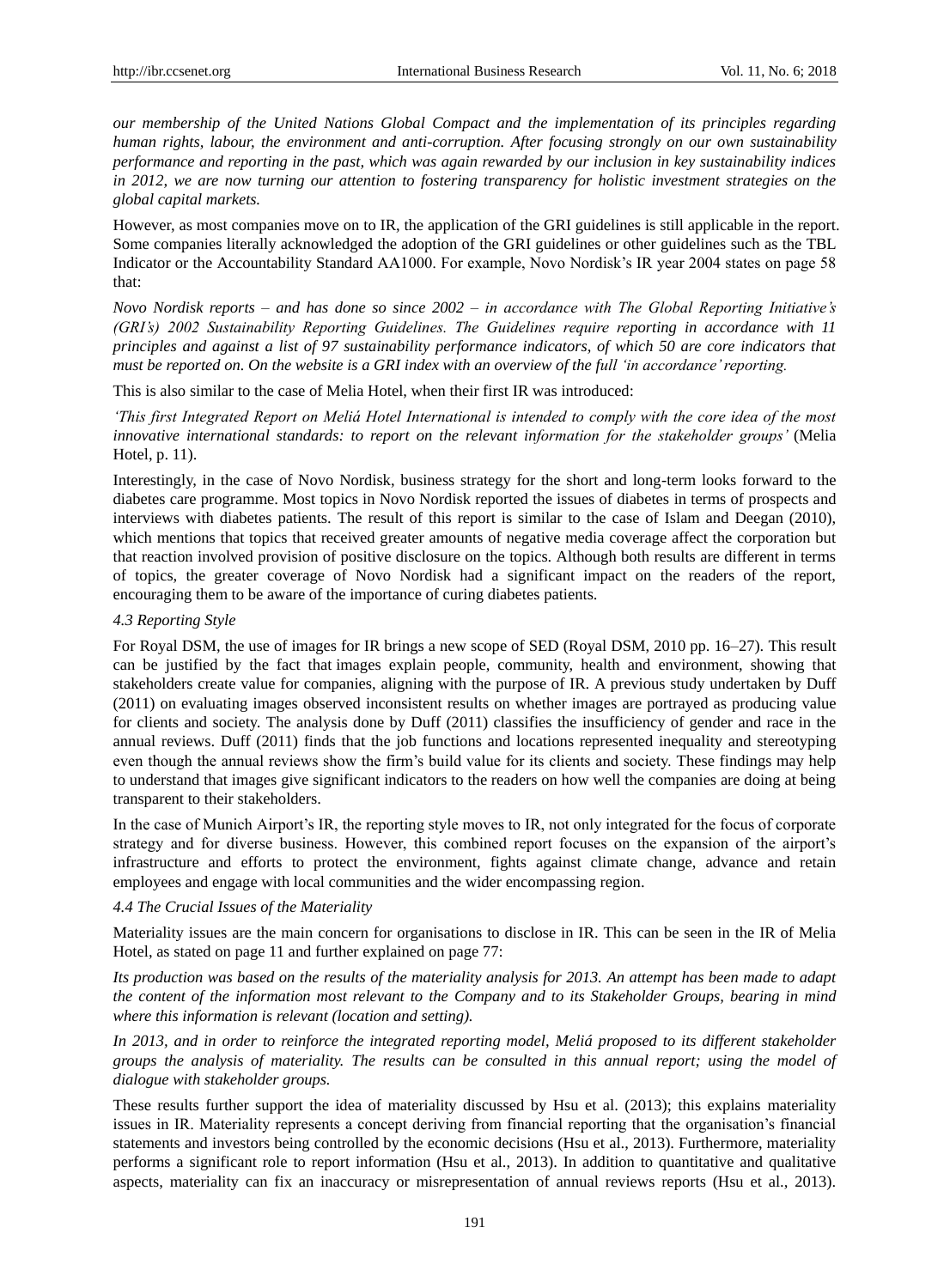However, it is crucial to determine the magnitudes of materiality in the aspects of external and internal standard (Hsu et al., 2013). The company should, therefore, consider disclosing the materiality criteria in accordance with 'significance to stakeholders and organization' in deciding the priority of reporting (GRI, 2011).

A different case; that of the Royal BAM Company, states that:

*In BAM's aim to create an integrated approach that concentrates on matters that are critical to achieving BAM's goals and managing its impact on society, the Group has conducted a materiality assessment. Material motifs are those that substantively affect BAM's ability to create value over the short-, medium- and long-term* (Royal BAM, 2014, p. 18).

The Materiality Matrix displays the prioritisation of matters based on their relative importance to BAM and to BAM's stakeholders. It should be noted that opinions of various stakeholders and appreciation in BAM's home markets may differ. Table 4 shows the high and very limited materiality concerns of Royal BAM's stakeholders.

Table 4. Materiality Components in Royal BAM

| <b>Materiality Component</b> |                                             |
|------------------------------|---------------------------------------------|
| <b>High Materiality</b>      | <b>Very Limited Materiality</b>             |
| social compliance            | freedom of association                      |
| local communities            | collective bargaining                       |
| diversity                    | labour practices grievance mechanisms       |
| equal opportunity            | human rights assessments                    |
| energy emission              | supplier assessment for impacts on society  |
| employee performance         | supplier human rights assessment            |
| waste                        | environmental compliance                    |
| transparency                 | equal remuneration                          |
|                              | human rights grievance mechanisms           |
|                              | social public policy                        |
|                              | grievance mechanisms for impacts on society |

## *4.5 Development of New Sections*

This section discusses the development of new sections being analysed by looking at sections that involve social and environment categories correspondence with the GRI G3 guidelines. According to the Table 5, as IR being introduced, the number of sections has shifted throughout the period. This change has decreased the number of sections for all companies except Uralsib, which shows no difference in the number of sections.

Regardless, the reporting content of the section titles has changed and emerges to show an adjustment with the later introduction of IR. Although sustainability information has been integrated with more sections of the later reports, IR has less variety of sections that prioritize sustainability related issues. For example, in the Uralsib reports, there is a 'Charity' section in SR, while in IR it is called 'Social Investment and Charitable Programs'. Additionally, SR includes 'Personnel Training', while IR calls this 'Personnel Management and the Internal Social Policy'. A possible explanation for this might be that the combination of financial and non-financial disclosures tends to shorten all information in one specific report. Furthermore, the company intention might be to disclose only relevant information to stakeholders. These results differ in the case of ACCA (2012), which examines annual reports and integrated reports. However, as both cases represent different phenomena, sustainability issues are raised here. Sustainability issues are driving the company to engage with their stakeholders.

Looking at different perspectives, IR is more focused on CSR sections rather than environmental aspects. For example, in the analysis of Deutsche Borse Group, sections for 'acting for climate change protection', 'social commitment' and 'education and research' are included in SR but not in IR. According to Carrol and Shabana (2010), businesses currently have sufficient power to sustain themselves, so there is no reason to wield additional power such as social and environmental power. Generally, CSR refers to company obligation to deal with their impact on the community at large and respond ethically and does not necessarily incorporate sustainability. On the other hand, sustainability concerns long-term focus and preservation of resources.

Surprisingly, Royal BAM IR found the development of new sections derived from the additional sections in the assurance part. This finding was unexpected and suggests that these procedures were intended to fulfil the rational objectives as disclosed by the company.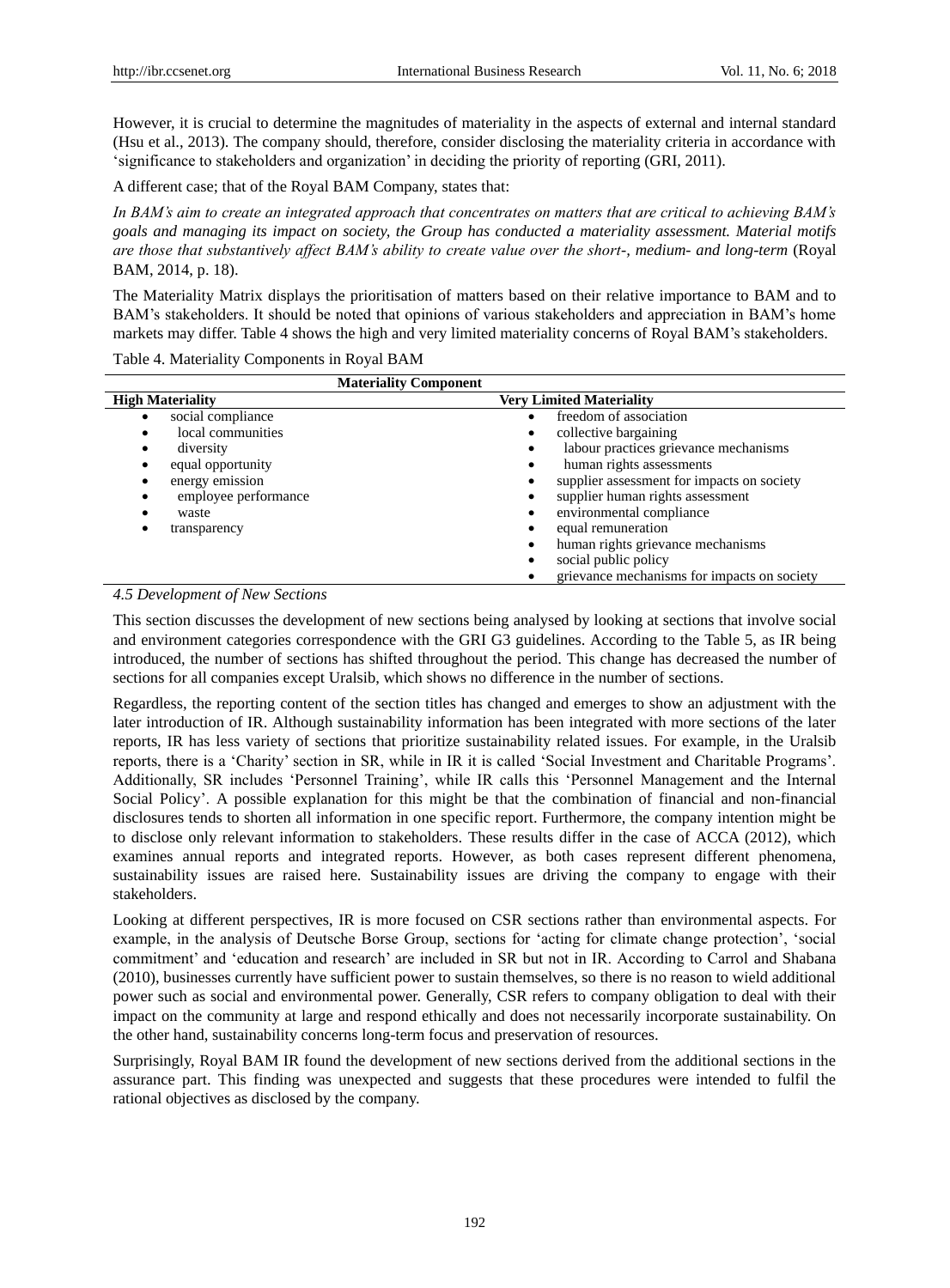|                           | Number of | sections  | Number of Section Expand $(+)$ |
|---------------------------|-----------|-----------|--------------------------------|
|                           |           |           | or Diminish(-)                 |
| <b>Company Name</b>       | <b>SR</b> | <b>IR</b> |                                |
| Deutsche Borse Group      | 24        | 15        | -9                             |
| <b>ENBW</b>               | 34        | 15        | $-19$                          |
| Grupa Lotos               | 68        | 33        | $-35$                          |
| Indra, Spain              | 22        | 20        | $-2$                           |
| Munich Airport            | 23        | 16        | $-7$                           |
| Melia Hotel International | 34        | 16        | -18                            |
| Novo Nordisk              | 30        | 19        | -11                            |
| Royal BAM Group           | 44        | 25        | $-19$                          |
| Royal DSM                 | 20        | 12        | -8                             |
| Uralsib                   | 16        | 16        |                                |
| <b>Total</b>              | 315       | 187       | $-128$                         |

## **5. Conclusion**

#### *5.1 Findings and Implications*

This study has found that the majority of the ten European companies being examined disclose less SED when moving to IR. As regards integration, SEDs which matches with the GRI G3 guidelines do not appear in the main reporting. In earlier IR reports, sustainability of SED information is being reported into specific sections such as 'sustainability reports' and also mentions in the Chairman's statement. It can be seen that obvious deficiency of integration level of social and environmental information. Yet, most reports exhibited on SED were repeated with different phrasing and often exaggerated in the report. Therefore, it can be possibly justified that most of the companies' reports showing relatively less information of SED.

On the other hand, the companies might have a limited knowledge about IR's approaches. Consequently, the companies are ambiguous as to exactly what an IR 'should' include and what it 'should' look like.

Furthermore, the second analysis reviews the patterns and motifs arising from deep reading both reports, with respect to social and environmental consideration. This study found that most companies' moves to IR are driven by company strategy and regulatory requirements, reporting style, the crucial issues of materiality; and the development of new sections. As conclusions for overall patterns and motifs, the reports formulate a discussion about stakeholder accountability eloquence, focusing on investors. From the results, the report trends focus on the value of investors rather than the value of society, as mentioned in the previous literature. With regard to the analysis of section's reports (titles) solely demonstrates a particular shift in the intensity of the reports, with companies utilising more towards investor-approach titles as narratives help investors to sustain their businesses. The introduction of IR gives priority to directors to express through reporting, for example, directors' opinions about climate change, changed to reflect growing business strategy. Such a movement could demonstrate that companies try to legitimise themselves to society. Additionally, the introduction of IR seems to focus on shareholder decision making rather than society and the environment as main priorities. Although the concept of sustainability has already been embedded in IR, this does not necessarily guarantee that IR produces solely empty rhetoric as reporting will achieve its capability to alter corporate behaviour.

## *5.2 Recommendations*

This study suggests that one way of improving SED in IR is to expand the information disclosed in the reports. Rather than merely repeating the same information in the reports, the way in which significant or material information is reported could be briefer, avoiding exaggerated repetition. Repeating important information in the report merely increases the quantity of SED and does not contribute an enhancement in the quality of reporting or represent more 'integrated reporting' of information. Nonetheless, the integration of SED could be increased by a number of sections in the reports to improve non-financial information within the corporate reporting.

More broadly, research is also needed to improve the quality of IR in relation to SED (all basic practices and policies) for organizations to seek the opinions of their major stakeholders that they report; these views could be included within the reports – for example, major stakeholders' views in relation to the activities incorporated in IR, such as disease (diabetes, AIDS, HIV), employee training, climate change, waste reduction and biodiversity. In turn, these would improve the new dimension of IR that is currently lacking. Additionally, this would assist companies to build an energetic integration between reporting and behaviour as IR does not want to become externally 'good' but internally 'bad' by transforming corporate behaviour in relation to social and environmental issues.

Another recommendation is for IR to include an assurance statement by an independent assurer in order for SED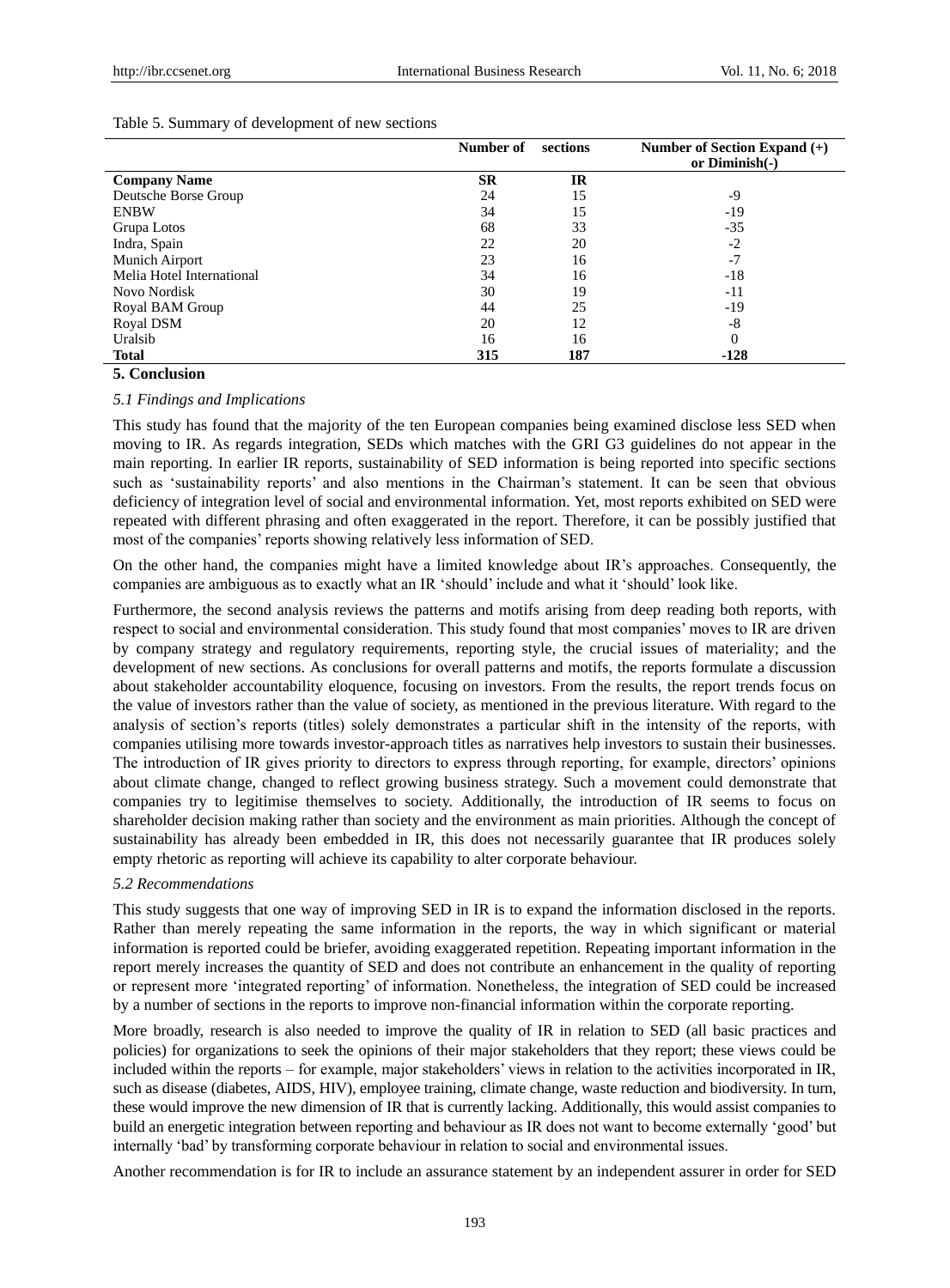to convince investors and other stakeholder groups. This can be done by hiring assurance practices in order to secure the information to be transparent and accountable to all stakeholders including environment and community.

## *5.3 Suggestions for Further Research*

It would be interesting to assess the reaction of users' views of sustainability in IR, including primary groups (investors) as well as other influential stakeholders (clients, employees, local communities, government and suppliers). The research could ask the primary group (investors) whether the reports improve companies' accountability to them as shareholders. Furthermore, investors could ask which parts of IR represent weakness to them and how to counter any problems. Eventually, further research could also relate to other stakeholders' engagement when moving from SR to IR.

Lastly, further studies could also be conducted in terms of examining the media agenda and setting theory implementation in SED, as well as whether media coverage gives good opportunities to represent positive disclosure to stakeholders.

# **Acknowledgements**

This research gratefully acknowledges the assistance of Universiti Malaysia Sarawak by giving Myra Special Short Term Grant Scheme under [F01/SpSTG/1576/2017].

## **References**

- Abeysekera, I. (2013). A template for integrated reporting. *Journal of Intellectual Capital, 14*(2), 227-245, https://doi.org/10.1108/14691931311323869
- Accaglobal, (2012). Integrated reporting: the influence of King III on social, ethical and environmental reporting [pdf] London: The Association of Chartered Accountant. Retrieved from <http://www.accaglobal.com/content/dam/acca/global/PDF-technical/integrated-reporting/tech-tp-iirsa.pdf>
- Adams, C. A. (2015). Integrated Reporting Retrieved from http://drcaroladams.net/category/integrated-reporting/
- Adams, C. A. (2015). The International Integrated Reporting Council: A call to action. *Critical Perspectives on Accounting, 27*(1), 23-28. https://doi.org/10.1016/j.cpa.2014.07.001
- Adams, S., & Simnett, R. (2011). Integrated Reporting: An Opportunity for Australia's Not-for-Profit Sector. *Australian Accounting Review, 21*(3), 92-301. https://doi.org/10.1111/j.1835-2561.2011.00143.x
- Adams, S., Fries, J. and Simnett, R. (2011). The Journey Towards Integrated Reporting, *Accountant's Digest, 558*(May 2011), 1-45. https://doi.org/10.1111/j.1835-2561.2011.00143.x
- Aman, A., Maelah, R., & Auzair, S. M., 2012. Implementation of Integrated Case Studies Course for Accounting Students. *Procedia - Social and Behavioral Sciences, 59*(1), 9-17. https://doi.org/10.1016/j.sbspro.2012.09.239
- Archel, P., Husillos, J., Larrinaga, C., & Spence, C. (2009). Social disclosure, legitimacy theory and the role of the state. *Accounting, Auditing & Accountability Journal*, *22*(8), 1284-1307, https://doi.org/10.1108/09513570910999319
- Atkins, J. F., Solomon, A., Norton, S., Joseph, N. L., de Villiers, C., & de Villiers, C. (2015). The emergence of integrated private reporting, *Meditari Accountancy Research, 23*(1), null. https://doi.org/10.1108/medar-01-2014-0002
- Bebbington, J., & Gray, R. (2001). 'An Account of Sustainability: Failure, Success and a Reconceptualization', *Critical Perspectives on Accounting*, *12,* 557-587. https://doi.org/10.1006/cpac.2000.0450
- Bebbington, J., Unerman, J., & O'Dwyer, B. (2014). Sustainability Accounting and Accountability*. Oxon: Routledge*. https://doi.org/10.4324/noe0415384889
- Boedker, C., Guthrie, J., & Cuganesan, S. (2005). An integrated framework for visualising intellectual capital. *Journal of Intellectual Capital, 6*(4), 510-527. https://doi.org/10.1108/14691930510628799
- Brown, J., & Dillard, J. (2014). Integrated reporting: On the need for broadening out and opening up. *Accounting, Auditing & Accountability Journal, 27*(7), 1120-1156. https://doi.org/10.1108/aaaj-04-2013-1313
- Buhr, N. (2007). Histories of and rationales for sustainability reporting. *Sustainability Accounting and Accountability*, 57-69. https://doi.org/10.4324/noe0415384889.pt2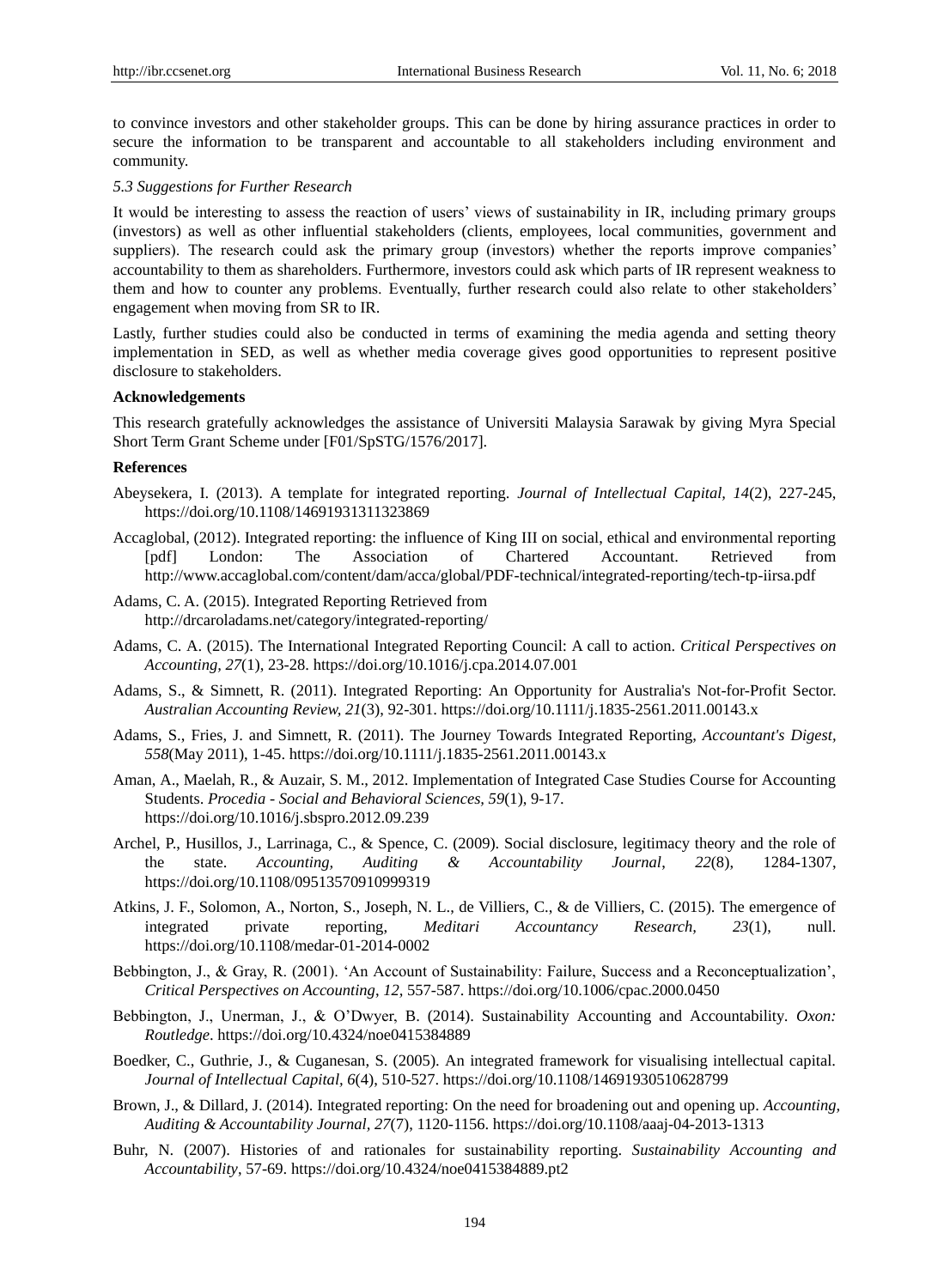- Busco, C., Frigo, M. L., Quattrone, P., & Riccaboni, A. (2013). Towards integrated reporting: concepts, elements and principles. *Integrated Reporting. Springer International Publishing*, 3-18, https://doi.org/10.1007/978-3-319-02168-3\_1
- Busco, C., Frigo, M. L., Riccaboni, A., & Quattrone, P. (2013). Integrated reporting: Concepts and cases that refine corporate accountability. *New York: Springer*.<https://doi.org/10.1007/978-3-319-02168-3>
- Cheng, M., Green, W., Conradie, P., Konishi, N., & Romi, A. (2014). The International Integrated Reporting Framework: Key Issues and Future Research Opportunities. *Journal of International Financial Management & Accounting*, 25(1), 90-119. https://doi.org/10.1111/jifm.12015
- De Aguiar, T. R. S., & Bebbington, J. (2014). Disclosure on climate change: Analysing the UK ETS effects. *Accounting Forum*, *38*(4), 227-240, https://doi.org/10.1016/j.accfor.2014.10.002
- De Villiers, C., Rinaldi, L., & Unerman, J. (2014). Integrated Reporting: Insights, gaps and an agenda for future research. *Accounting, Auditing & Accountability Journal*, *27*(7), 1042-1067, <https://doi.org/10.1108/aaaj-06-2014-1736>
- Deegan, C. (2002). Introduction. *Accounting, Auditing & Accountability Journal,* 15(3), 282–311, <https://doi.org/10.1108/09513570210435852>
- Deegan, C. (2007). Organizational legitimacy as a motive for sustainability reporting. *Sustainability Accounting and Accountability*, 127-149. https://doi.org/10.4324/noe0415384889.ch7
- Deegan, C., Rankin, M., & Voight, P. (2000). Firm's Disclosure Reactions to Major Social Incidents: Australian Evidence. *Accounting Forum*, *24*(1), 101-130.<https://doi.org/10.1111/1467-6303.00031>
- Deutsche Borse Group. (2012). Corporate Reports. Retrieved from [https://deutsche-boerse.com/dbg/dispatch/en/binary/gdb\\_content\\_pool/imported\\_files/public\\_files/10\\_down](https://deutsche-boerse.com/dbg/dispatch/en/binary/gdb_content_pool/imported_files/public_files/10_downloads/12_db_annual_reports/2012/Annual_Report_2012.pdf) [loads/12\\_db\\_annual\\_reports/2012/Annual\\_Report\\_2012.pdf](https://deutsche-boerse.com/dbg/dispatch/en/binary/gdb_content_pool/imported_files/public_files/10_downloads/12_db_annual_reports/2012/Annual_Report_2012.pdf)
- Duff, A. (2011). Big four accounting firms' annual reviews: A photo analysis of gender and race portrayals. *Critical Perspectives on Accounting*, *22*(1), 20-38.<https://doi.org/10.1016/j.cpa.2010.05.001>
- Eccles, R. G., & Armbrester, K. (2011). Integrated Reporting in the Cloud: Two Disruptive Ideas Combined. *IESE Insight, 8,* 13-20.<https://doi.org/10.15581/002.art-1890>
- Eccles, R. G., & Krzus, M. (2010). *One Report: Integrated Reporting for a Sustainable Strategy*, Wiley: New York. https://doi.org/10.1002/9781119199960
- Eccles, R. G., & Serafeim, G. (n.d.). Corporate and integrated reporting: A functional perspective. Corporate Stewardship: Achieving Sustainable Effectiveness, 156-172, https://doi.org/10.9774/gleaf.9781783532605\_10
- Eden, S. E. (1994). Using sustainable development, The business case. *Global Environmental Change*, *4*(2), 160-167. https://doi.org/10.1016/0959-3780(94)90050-7
- Ernst & Young Global Limited. (2013). EY's Excellence in Integrated Reporting Awards 2013: A survey of integrated reports from South Africa's top 100 JSE listed companies and top 10 state owned companies*. (EYGM Limited: London), https://doi.org/10.22495/rgcv7i3p3*
- EY. (2012). *Ernst & Young's excellent in integrated reporting awards 2012* (EYGM Limited: London).
- EY. (2014). *EY's excellence in integrated reporting awards 2014: A survey of integrated reports from South Africa's top 100 JSE-listed companies and top 10 state-owned companies* (Ernst & Young Global Limited: London).
- Flower, J. (2015). The International Integrated Reporting Council: A story of failure. *Critical Perspectives on Accounting*, *27,* 1-17, https://doi.org/10.1016/j.cpa.2014.07.002
- Frias-Aceituno, J. V., Rodriguez-Ariza, L., & Garcia-Sanchez, I. (2012). The Role of the Board in the Dissemination of Integrated Corporate Social Reporting. *Corporate Social Responsibility and Environmental Management*, *20*(4), 219-233, https://doi.org/10.1002/csr.1294
- Frias-Aceituno, J. V., Rodr éuez-Ariza, L., & Garcia-Sánchez, I. M. (2012). Explanatory Factors of Integrated Sustainability and Financial Reporting. *Business Strategy and the Environment*, *23*(1), 56-72, https://doi.org/10.1002/bse.1765
- Fr ás-Aceituno, J. V., Rodr guez-Ariza, L., & Garc á-Sánchez, I. M. (2013). Is integrated reporting determined by a country's legal system? An exploratory study. *Journal of Cleaner Production, 44*(1), 45-55,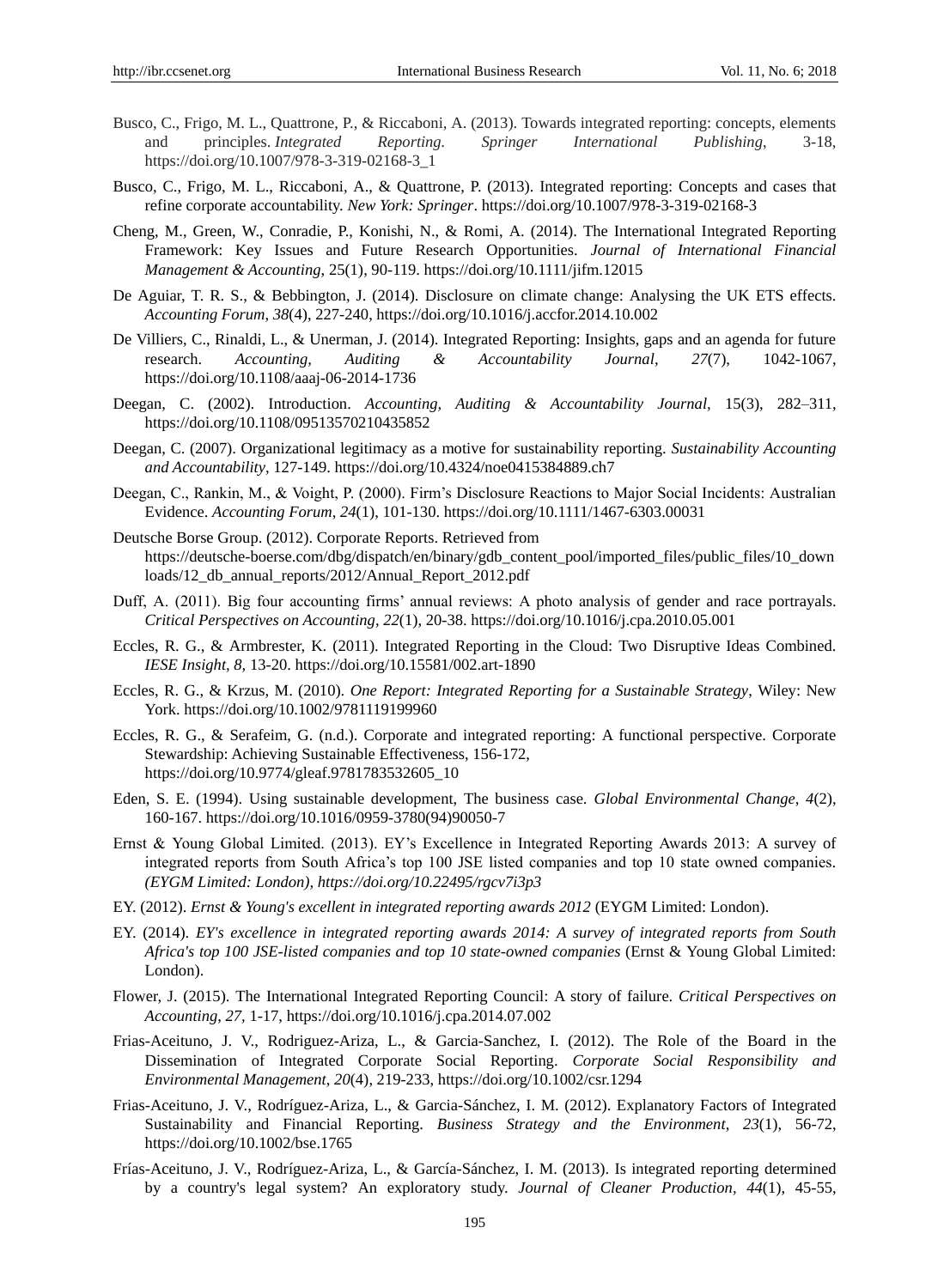https://doi.org/10.1016/j.jclepro.2012.12.006

- Garc á-Sánchez, I. M., Rodr guez-Ariza, L., & Fr ás-Aceituno, J. V. (2013). The cultural system and integrated reporting. *International Business Review*, *22*(5), 828-838, https://doi.org/10.1016/j.ibusrev.2013.01.007
- Gomes, S. F., Eugénio, T. C. P., & Branco, M. C. (2015). Sustainability reporting and assurance in Portugal. Corporate Governance. *The International Journal of Business in Society, 15*(3), 281-292, https://doi.org/10.1108/cg-07-2013-0097
- Gray, R., Adams, C. A., & Owen, D. (2013). Accountability, Social Responsibility and Sustainability: *Accounting for Society and the Environment*. Harlow: Pearson, https://doi.org/10.1108/sampj-04-2015-0021
- GRI. (2011). *G3 and G3.1 Guidelines.* Retrieved July 13, 2015 from https://www.globalreporting.org/resourcelibrary/G3-Guidelines-Incl-Technical-Protocol.pdf
- GRI. (2011). *GRI Resource Library. Technical Protocol Applying the Report Content Principles.* Retrieved July 13, 2015 from https://www.globalreporting.org/resourcelibrary/GRI-Technical-Protocol.pdf
- GRI. (2011). *GRI Resource Library. The sustainability content of integrated reports - a survey of pioneers*. Retrieved July 14, 2015 from https://www.globalreporting.org/resourcelibrary/GRI-IR.pdf
- GRI. (2014). *Global Reporting Policy and Regulation.* Retrieved August 18, 2015 from https://www.globalreporting.org/information/policy/Pages/EUpolicy.aspx
- GRI. (2014). *Global Reporting Resource Library.* Retrieved August 18, 2015 from https://www.globalreporting.org/resourcelibrary/GRI-An-introduction-to-G4.pdf
- GRI. (2015). *Global Reporting News*. Retrieved August 12, 2015 from https://www.globalreporting.org/information/events/conference2013/news/Pages/Updates/1-2.aspx
- Haller, A., & van Staden, C. (2014). The value added statement an appropriate instrument for Integrated Reporting. Accounting. *Auditing & Accountability Journal, 27*(7), 1190-1216, https://doi.org/10.1108/aaaj-04-2013-1307
- Higgins, C., Stubbs, W., & Love, T. (2014). Walking the talk(s): Organisational narratives of integrated reporting. Accounting. *Auditing & Accountability Journal, 27*(7), 1090-1119, https://doi.org/10.1108/aaaj-04-2013-1303
- Hindley, T., & Buys, P. W. (2012). Integrated Reporting Compliance With The Global Reporting Initiative Framework: An Analysis Of The South African Mining Industry. *International Business & Economics Research Journal (IBER), 11*(11), 1249. https://doi.org/10.19030/iber.v11i11.7372
- Hsu, C. W., Lee, W. H., & Chao, W. C. (2013). Materiality analysis model in sustainability reporting: a case study at Lite-On Technology Corporation. *Journal of Cleaner Production, 57,* 142-215, https://doi.org/10.1016/j.jclepro.2013.05.040
- IIRC. (2012). *The Pilot Programme Year Book 2013: Business and Investors Explore the Sustainability Perspective of Integrated Reporting.* Retrieved August 14, 2015 from http://www.theiirc.org/wp-content/uploads/2013/12/IIRC-PP-Yearbook-2013\_PDF4\_PAGES.pdf
- IIRC. (2015). *Integrated Reporting News.* Retrieved July 10, 2015 from http://integratedreporting.org/news/only-10-of-companies-are-prepared-for-non-financial-reporting-directiv es-are-you
- Ioana, D., & Adriana, T. T. (2013). New corporate reporting trends. Analysis on the evolution of integrated reporting. Annals of the University of Oradea. Economic Science Series, *22*(1), 1221-1228, https://doi.org/10.1007/978-3-642-37620-7\_2
- Isaksson, R., & Steimle, U. (2009). What does GRI‐reporting tell us about corporate sustainability? *The TQM Journal, 21*(2), 168-181. https://doi.org/10.1108/17542730910938155
- Islam, M. A., & Deegan, C. (2010). Media pressures and corporate disclosure of social responsibility performance information: A study of two global clothing and sports retail companies. *Accounting and Business Research, 40*(2), 131-148. https://doi.org/10.1080/00014788.2010.9663388
- Jensen, J. C., & Berg, N. (2011). Determinants of Traditional Sustainability Reporting Versus Integrated Reporting. An Institutionalist Approach. *Business Strategy and the Environment, 21*(5), 299-316, https://doi.org/10.1002/bse.740
- Knauer, A., & Serafeim, G. (2014). Attracting Long-Term Investors Through Integrated Thinking and Reporting: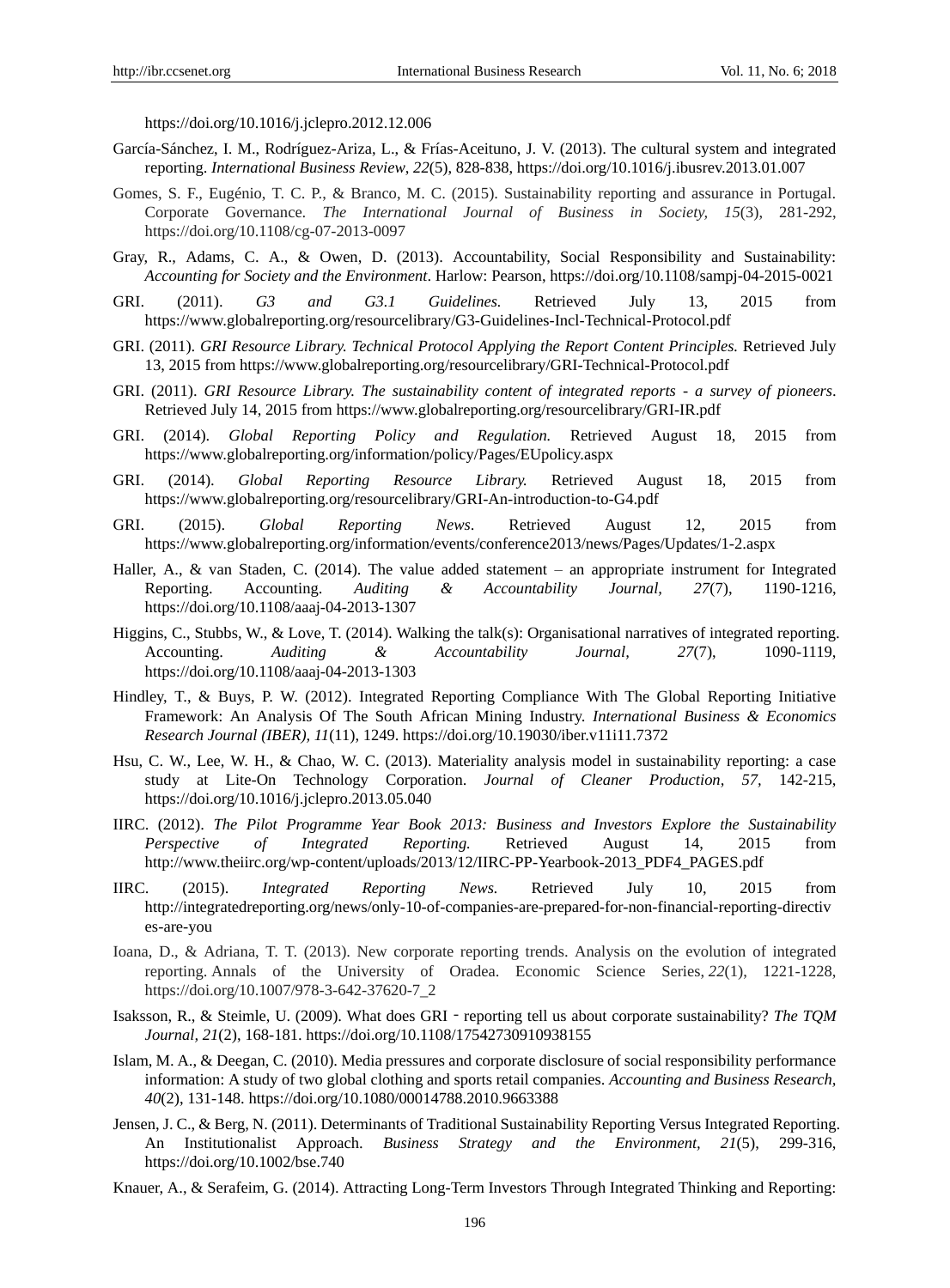A Clinical Study of a Biopharmaceutical Company. *Journal of Applied Corporate Finance, 26*(2), 57-64, https://doi.org/10.1111/jacf.12067

- Knebel, S., & Seele, P. (2015). Quo vadis GRI? A (critical) assessment of GRI 3.1 A+ non-financial reports and implications for credibility and standardization. *Corporate Communications: An International Journal, 20*(2), 196-212, https://doi.org/10.1108/ccij-11-2013-0101
- Kolk, A., & Perego, P. (2008). Determinants of the adoption of sustainability assurance statements: an international investigation. *Business Strategy and the Environment, 19*(3), 182-198. https://doi.org/10.1002/bse.643
- KPMG. (2012). *Integrated reporting: Performance insight through better business reporting (Issue 2) (KPMG International Cooperative: London).* Retrieved August 14, 2015 from https://assets.kpmg.com/content/dam/kpmg/pdf/2011/10/Integrated-Reporting-ENG.pdf
- Livesey, S. M. (2001). Eco-Identity as Discursive Struggle: Royal Dutch/Shell, Brent Spar, and Nigeria. *Journal of Business Communication, 38*(1), 58-91, https://doi.org/10.1177/002194360103800105
- Livesey, S. M. (2002). The Discourse of the Middle Ground. *Management Communication Quarterly, 15*(3), 313-349. https://doi.org/10.1177/0893318902153001
- Lodhia, S. (2014). Exploring the Transition to Integrated Reporting Through a Practice Lens: An Australian Customer Owned Bank Perspective. *Journal of Business Ethics, 129*(3), 585-598, https://doi.org/10.1007/s10551-014-2194-8
- Mathews, R. (2004). Developing a matrix approach to categorise the social and environmental accounting research literature. *Qualitative Research in Accounting & Management, 1*(1), 30-45, https://doi.org/10.1108/11766090410816280
- McNair-Connolly, C. J., Silvi, R., & Bartolini, M. (2013). Integrated Reporting and Value-Based Cost Management: A Natural Union. *Integrated Reporting,* 147-157, https://doi.org/10.1007/978-3-319-02168-3\_9
- Melia Hotel International. (2013) *Annual Report and CSR*. Retrieved July 21, 2015 from http://www.meliahotelsinternational.com/sites/default/files/informes-financieros/Informe%20Anual%20%2 6%20RSC%202013%20MHI\_en.pdf
- Melloni, G. (2015). Intellectual capital disclosure in integrated reporting: an impression management analysis. *Journal of Intellectual Capital, 16*(3), 661-680. https://doi.org/10.1108/jic-11-2014-0121
- Merkl-Davies, D. M., Brennan, N. M., & Vourvachis, P. (2011). Text Analysis Methodologies in Corporate Narrative Reporting Research' (paper presented at 23rd CSEAR International Colloquium, St Andrews, September), null. https://doi.org/10.2139/ssrn.2296793
- Monfreda, C., Wackernagel, M., & Deumling, D. (2004). Establishing national natural capital accounts based on detailed Ecological Footprint and biological capacity assessments. *Land Use Policy, 21*(3), 231-246, https://doi.org/10.1016/j.landusepol.2003.10.009
- Novo Nordisk. (2004). *Corporate Reports.* Retrieved July 21, 2015 from http://www.novonordisk.com/content/dam/Denmark/HQ/Sustainability/documents/novo-nordisk-annual-rep ort-2004.pdf
- Owen, D., Gray, R., & Bebbington, J. (1997). Green Accounting: Cosmetic Irrelevance or Radical Agenda for Change? *Asia-Pacific Journal of Accounting, 4*(2), 175-198, https://doi.org/10.1080/10293574.1997.10510519
- Parrot, K. W., & Tierney, B. X. (2012). Integrated Reporting, Stakeholder Engagement, and Balanced Investing at American Electric Power. *Journal of Applied Corporate Finance, 24*(2), 27-37, https://doi.org/10.1111/j.1745-6622.2012.00375.x
- Patten, D. M. (2014). *Accounting for Public Interest. Advances in Business Ethics Research. Available at: link.springer.com* Retrieved March 2, 2015 from http://link.springer.co.uk
- Perego, P., & Kolk, A. (2012). Multinationals' Accountability on Sustainability: The Evolution of Third-party Assurance of Sustainability Reports. *Journal of Business Ethics, 110*(2), 173-190, https://doi.org/10.1007/s10551-012-1420-5
- Rensburg, R., & Botha, E. (2014). Is Integrated Reporting the silver bullet of financial communication? A